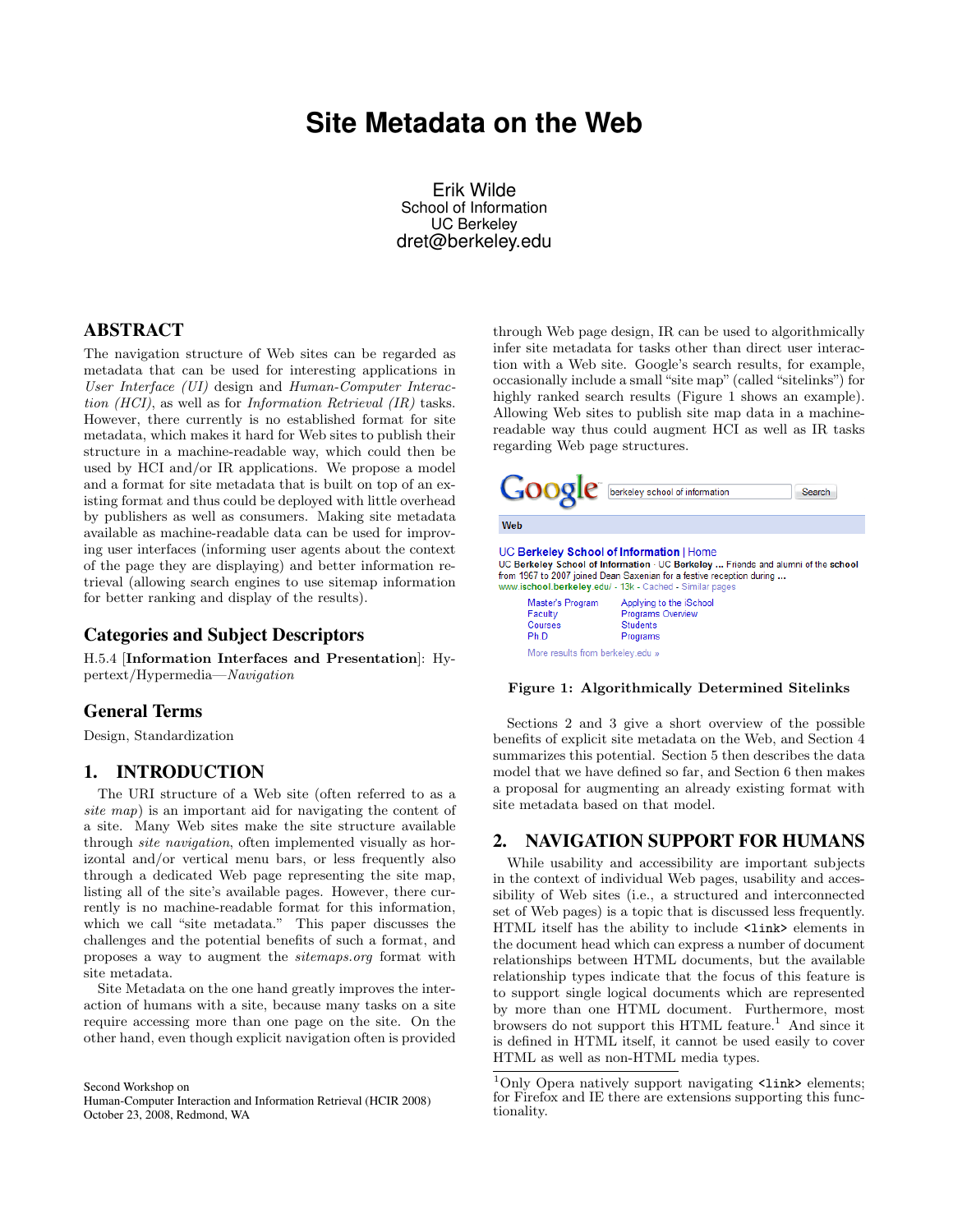<span id="page-1-0"></span>The Web Content Accessibility Guidelines (WCAG) [\[1\]](#page-3-0) also do not discuss in great detail how to make the navigational structure of Web sites accessible, they mainly focus on making document structures accessible. WCAG technique G62 recommends to provide a site map, but talks of that site map as an HTML page, which means that the sitemap is not machine-understandable.

On today's Web, the navigational structure of a Web site is usually represented visually by common "design patterns" for Web-based user interfaces, and in most cases the actual data is provided by a Content Management System (CMS) on the back end, which propagates the design pattern with site data.<sup>2</sup> Even though there is a small number of these design patterns describing the vast majority of Web sites, this still leaves navigational structures in the realm of Web information not described in a machine-understandable way.

There is only little research about how better orientation within a Web site could help users to better navigate and utilize the site. One study conducted by DANIELSON [\[3\]](#page-3-0) suggests that constantly visible site maps do have a positive effect on how people can utilize a site in terms of more effective navigation and a better overview of the available resources on a site.

#### 3. SITE METADATA FOR MACHINES

The *sitemaps.org* format has been invented by Google and now is being jointly developed by a number of major search engines. Despite its name it is not a site map, it is simply a set of URIs which can be provided by Web masters to provide search engine crawlers with a set of URIs they might want to crawl. The intent of the sitemaps.org format is not to provide information about a site's structure, but only to provide information about the accessible URIs.

In addition to the basic text format (a list of URIs, one per line), there also is an XML format. This format allows Web masters to specify additional information for individual resources, the last modified date, the expected change frequency, and a priority. Crawlers are free in how they use that information to control the crawling process, and most crawlers will use internal heuristics to decide how much they rely on this additional information.

#### 4. POTENTIAL OF SITE METADATA

While the goals of using site metadata for supporting humans (Section [2\)](#page-0-0) or machines (Section 3) are different, both goals could be accomplished by using the same metadata. The following list is likely to be incomplete, but lists some of the areas where site metadata could be used to provide better implementations of HCI- or IR-related tasks.

• Unified Navigation: If site metadata were available to browsers, they could provide unified controls for navigating sites, making it unnecessary for users to adjust to the various ways in which sites implement site navigation.<sup>3</sup> Browser navigation not necessarily has to completely replace the embedded navigation, but a browser could provide additional features to better guide users through a site.

- Accessibility: Even though Web page accessibility is a popular topic, this is much less true for Web site accessibility, i.e. the ability for users to navigate a Web site without having to search through embedded navigation controls. Site metadata can greatly improve site accessibility, because it allows browsers to explicitly provide navigation features, without the need to "find" the embedded navigation controls of Web pages.
- *Crawling:* The sitemaps.org format already has most important information that allows crawlers to adjust their strategy to a site's resources. However, more navigational data (such as the various "levels of hierarchy" on a Web site) might also be useful input for determining crawl sequences.
- Ranking: Based on a site's structure, ranking can be better informed because hits could be ranked according to specificity (a hit in a page "lower" in the hierarchy is likely to be more specific, whereas a hit in a "higher" page is more likely to be on an overview page). As for crawling, ranking could use this information as additional input to already existing strategies and algorithms.
- Search Result Clustering: In a way similar to that shown in Figure [1,](#page-0-0) site metadata could be use to cluster search results according to a site's structure, or to show where in a site's structure a hit occurred. Again, site metadata would most likely only be one input into such a feature.

While the HCI-oriented tasks (unified navigation and accessibility) make use of the site metadata on a per-site basis, the IR-oriented tasks are based on using the aggregated site metadata of a large number of sites. As usual, Web masters might be tempted to try to game algorithms by supplying site metadata that should improve a sites visibility in a search engine. Site metadata in such a scenario might become just one more factor in what is often referred to as Search Engine Optimization (SEO), which comprises a number of legitimate and useful ways to improve a sites usability for search engines, but sometimes also includes strategies which run against the intentions of search engine providers and have to be detected and compensated for.

Machine support by site metadata is already partially supported by the sitemaps.org format, but there is only very little support for site navigation for humans. One notable exception is the Standard-Navigation (formerly known as Standard-Sitemap) Firefox add-on shown in Figure [2.](#page-2-0) It uses a custom XML format which supporting Web sites are supposed to supply, and then uses that data in a browser sidebar. The add-on even has the option to hide the embedded navigation on a Web page (which has to be marked up with specific HTML code), so that navigation controls will only be displayed in the sidebar, and not also as embedded controls in the Web page.<sup>4</sup>

<sup>&</sup>lt;sup>2</sup>The Web Modeling Language (WebML) [\[2\]](#page-3-0) supports an elaborate model of how to describe datasets and Web interfaces for them.

<sup>3</sup> In a simple way this already is possible if a site uses a well-design URI structure, where the navigation hierarchy is reflected in the URI hierarchy. In this case, simple browser extensions such as the Firefox  $Go$  Up extension allow users to go up one level on the site by using a browser button.

<sup>4</sup>Browsers not using the add-on will not recognize the special markup for the embedded navigation controls and will therefore not hide them.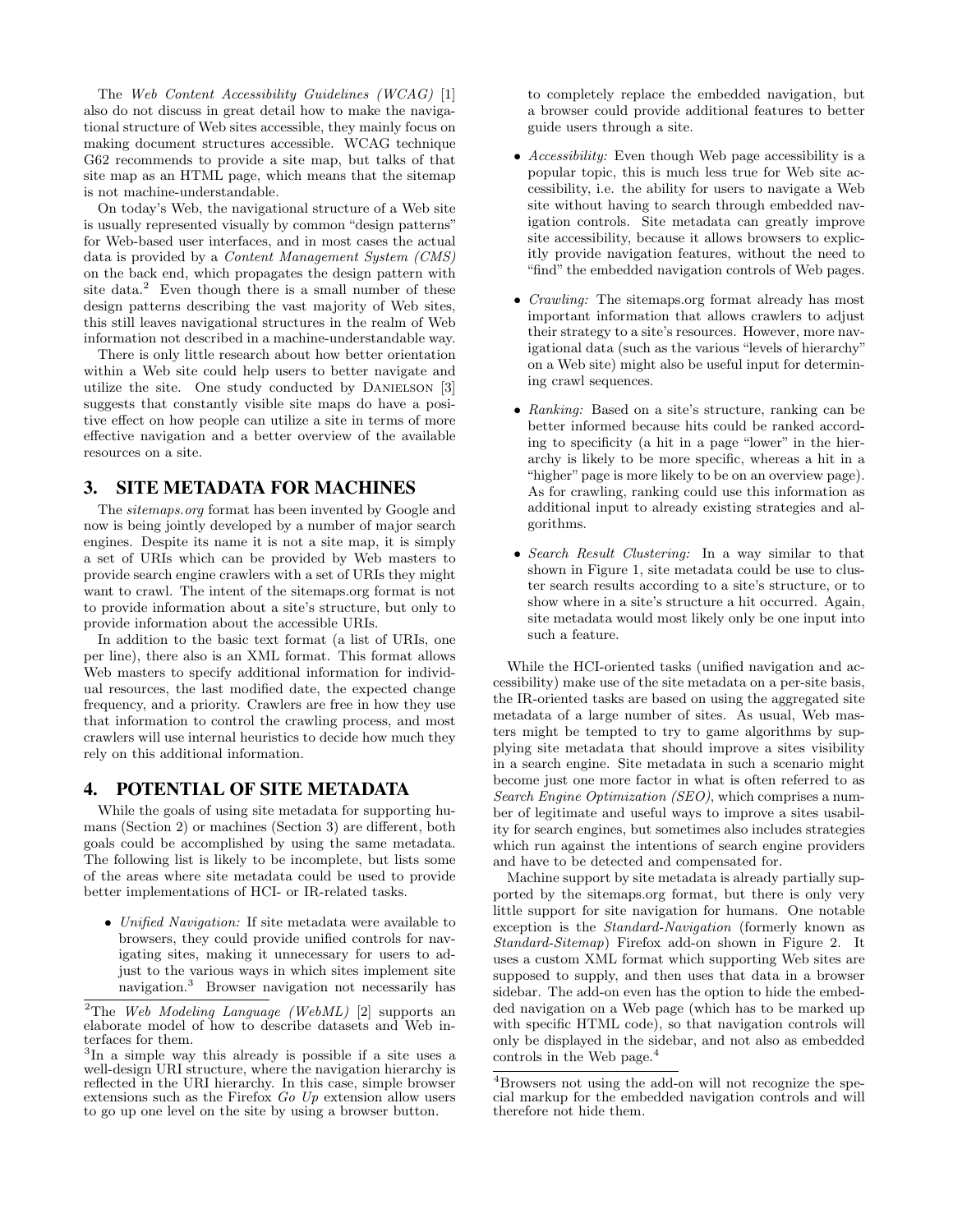<span id="page-2-0"></span>

Figure 2: Standard-Navigation Sidebar

The approach of this add-on is to completely remove embedded navigation from Web pages, so that all navigation can be controlled through the sidebar. It is at least questionable whether this is a goal that will be shared by a substantial share of Web designers. We believe that it's more useful to think of browser-based controls for navigation as supplemental features for whatever the Web designers choose to embed within their Web pages. It then remains to be seen (and tested) how useful a more unified towards navigation actually is, and how much there will be a general trend towards outsourcing navigation controls from Web page content to browser controls.

#### 5. SITE METADATA DESIGN

At first sight, the design of a site metadata model might seem almost trivial. A simple sitemap usually can be modeled as a tree representing the hierarchical structure of a Web site. For very simple sites, this model might be complete or at least sufficient, but when looking at Web sites, it quickly becomes apparent that site metadata can be much more complex in structure than just a simple tree with one kind of relation between resources. The following issues illustrate some of the potential complications of real-world site metadata:

- Sets vs. Sequences: While some sites might want to model their hierarchical structures as sets, other might want to model them as sequences. Moreover, in the case of sequences, the actual sequence can sometimes depend on factors which vary with resource variants (such as page titles, which will vary by language).
- *Variants:* Resources (navigation targets in the site structure) might exist in different variants, and the variants might use different dimensions of variation. Typical examples are languages (multilingual Web sites) and media types (resources might be available as HTML and PDF). While all of these resources are equivalent on a conceptual level, concrete clients will most likely only use one of them, depending on user preferences and client capabilities.
- *Versioning:* Versions can be regarded as a special type of variant because they have the built-in assumption that there is a chronological sequence of versions. Complex version models might be non-linear, for example when a page is split into multiple pages and thus the versioning structure becomes a tree (in general, versioning graphs are directed acyclic graphs).
- Non-Tree Structures: While many sites indeed are tree structured, there are also sites where the navigation structure "reuses" pages in various locations, so that the effective navigation structure can either be regarded as a tree with duplicate pages in it, or as a directed acyclic graph.
- Dynamic Structures: Advanced Web sites sometimes customize navigation structures based on criteria such as a personal profile, histories, preferences, and popularity of pages with recent visitors. With these sites, site metadata is determined by many different factors and the navigation aspects of site metadata have to be specifically determined for each client. However, there is no reason why the dynamic generation of embedded navigation controls could not also drive the generation of site metadata.
- URI-less Navigation: While many sites do have individual URIs for different pages in their navigation structure, there are also sites which do not have URIs for these pages. The two most common cases for this are frame-based sites, and sites where embedded code (popular examples are Ajax and Flash) handles navigation without reloading pages.

The above list of issues probably supports the way in which most Web sites would want to publish their site metadata, but it might also exclude some sites which have even more sophisticated models of their site's structure. Also, because the Hypertext Transfer Protocol (HTTP) [\[4\]](#page-3-0) provides functionality beyond the simply retrieval of resources, some of the complexity of the above list could be deferred to HTTP.

For example, the detection of variants could be deferred to HTTP content negotiation, which allows Web servers to advertise that a resource is available in different variants. But many Web sites do not use HTTP-based language selection, they simply provide different resources without any machine-readable information about their conceptual equivalence. If a site metadata model should also support these sites, then variants must be included in the model.



Figure 3: Site Metadata Model

Based on these considerations, we have designed the site metadata model shown in Figure 3. We decided to not